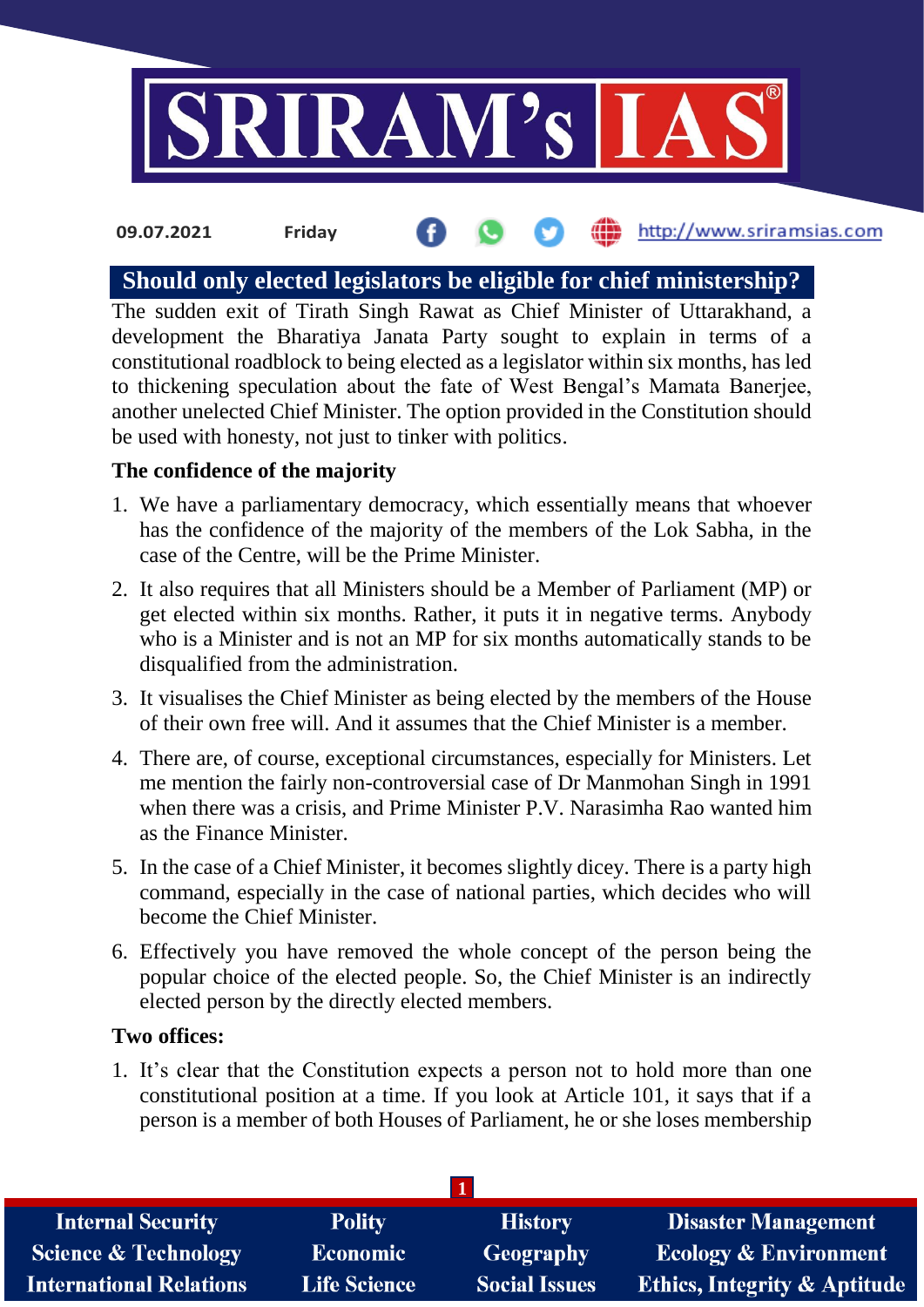

#### http://www.sriramsias.com **09.07.2021 Friday**

of one; if a person is an MP and gets elected as an MLA or vice versa, he or she has about 14 days to resign from one.

## **Fate of Mamata Banerjee:**

- 1. If she doesn't get elected, she can't be the Chief Minister. It is the job of the ECI, and not of anyone else, to ensure that there is no constitutional crisis.
- 2. Under Section 151 of the Representation of the People Act, it is provided that if only one year is left of a House, a by-election will not be held.
- 3. Now, in Section 151, a subsection provides that the ECI in consultation with the Central government certify that it is difficult to hold the by-election within the set period.

## **ECI:**

- 1. There's the legitimacy of a government being formed in a free and fair election, and everybody subscribes to that. If that legitimacy is undermined, we are in deep crisis. The legitimacy rests on public belief and public trust in the ECI holding free and fair elections. The ECI has been a very trusted institution for a fairly long time now.
- 2. The ECI has a constitution designed for it to be insulated from the government. This is why once appointed, the Chief Election Commissioner cannot be removed except through impeachment.
- 3. Now, there are two reforms that we have been shouting for. The Commission is appointed by the government of the day without consulting the Opposition.
- 4. It is a different matter that all the Election Commissioners appointed through this route performed very well. And we hope that it will continue to happen. But hope is not a strategy, a system has to be in place.
- 5. Nowhere in the world does such a situation exist. In some countries, there is scrutiny by Parliament. In some cases, the candidates are interviewed by Parliament. The systemic change we are pleading for is that appointments should be through a collegium. And promotions should be automatic, on the basis of seniority.
- 6. Second, the removal procedure of the two Election Commissioners. They are not protected, so they feel they are on probation. They're always looking over

| <b>Internal Security</b>        | <b>Polity</b>       | <b>History</b>       | <b>Disaster Management</b>              |  |  |  |
|---------------------------------|---------------------|----------------------|-----------------------------------------|--|--|--|
| <b>Science &amp; Technology</b> | <b>Economic</b>     | Geography            | <b>Ecology &amp; Environment</b>        |  |  |  |
| <b>International Relations</b>  | <b>Life Science</b> | <b>Social Issues</b> | <b>Ethics, Integrity &amp; Aptitude</b> |  |  |  |